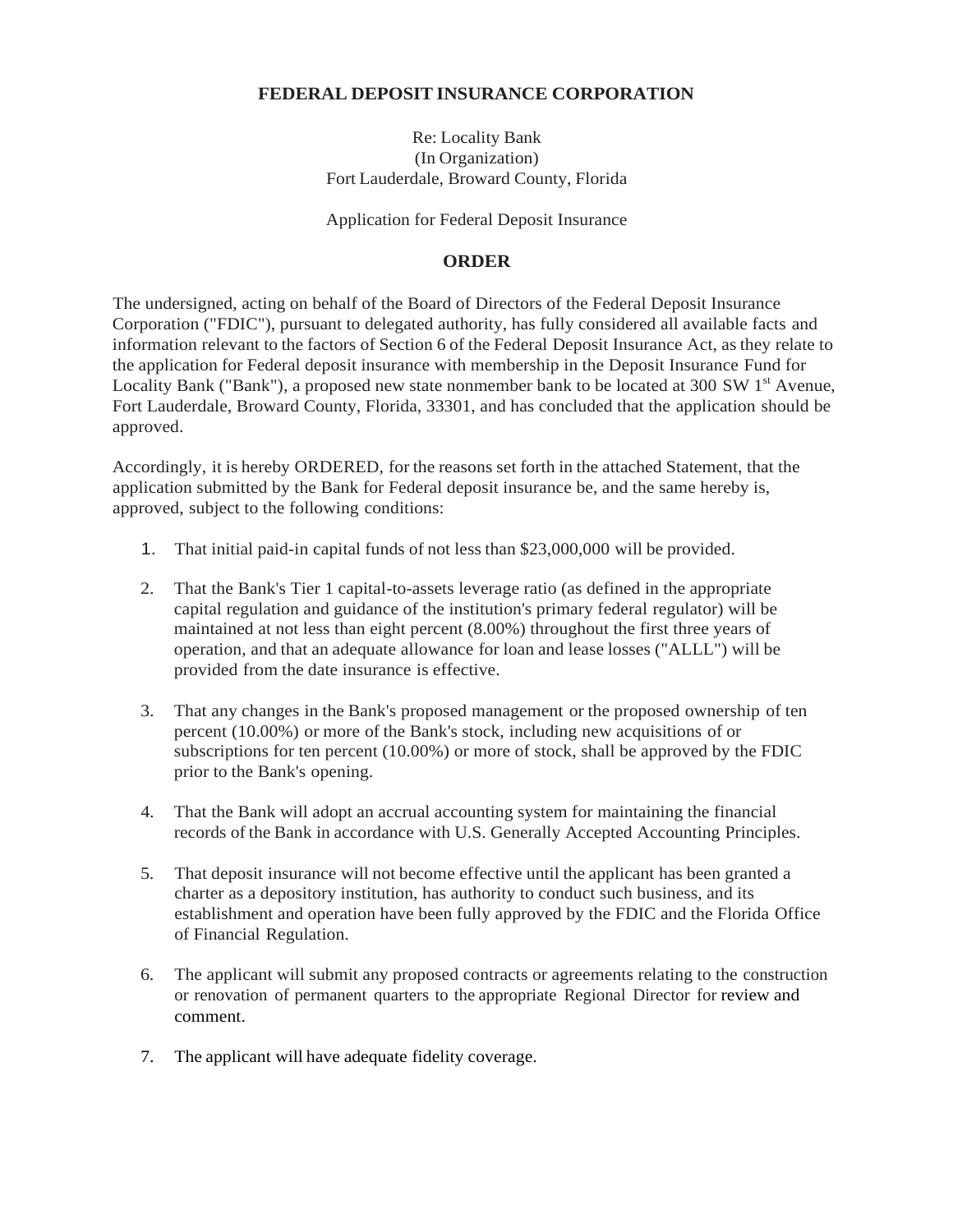- 8. The institution will obtain an audit of its financial statements by an independent public accountant annually for at least the first three years after deposit insurance is effective and submit to the appropriate FDIC Regional Office (i) a copy of the audited annual financial statements and the independent public auditor's report thereon within 90 days after the end of the institution's fiscal year, (ii) a copy of any other reports by the independent auditor (including any management letters) within 15 days after their receipt by the institution, and (iii) written notification within 15 days when a change in the institution's independent auditor occurs.
- 9. The institution shall operate within the parameters of the business plan submitted to the FDIC. During the first three years of operations, the institution shall provide prior notice to the FDIC's Atlanta Regional Director, for any proposed major deviation or material change from the submitted business plan.
- 10. During the first three years of operation, the institution must notify the FDIC's Atlanta Regional Director of any plans to establish a loan production office at least 60 days prior to opening the facility.
- 11. During the first three years of operation, the Bank must obtain the written non-objection of the FDIC's Atlanta Regional Director prior to the addition of any individual to the Board of Directors or the employment of any individual as a senior executive officer. The term "senior executive officer" shall have the meaning set forth in 12 C.F.R § 303.101.
- 12. The Bank will pay no dividends during the first three years of operation without the prior written approval of the FDIC's Atlanta Regional Director.
- 13. During the first three years of operation, prior to implementing an incentive compensation plan, retirement plan, bonus plan, or employment agreement that was not previously submitted, the Bank will submit copies of, and obtain the appropriate Regional Director's written non-objection to the plan or agreement. This condition includes increasing the amount of stock options granted to directors or senior executive officers.
- 14. That, the approval granted in this Order will expire if Federal deposit insurance has not become effective within one year from the date of this Order, unless a written request for an extension of time has been approved by the FDIC.
- 15. Until the FDIC's conditional commitment becomes effective, the FDIC retains the right to alter, suspend, or withdraw its commitment if warranted.

By Order of the Regional Director of the Atlanta Regional Office, acting pursuant to delegated authority for the Board of Directors of the FDIC.

Dated in Atlanta, Georgia, this 1st day of November, 2021.

 $/ S /$ John P. Henrie Regional Director